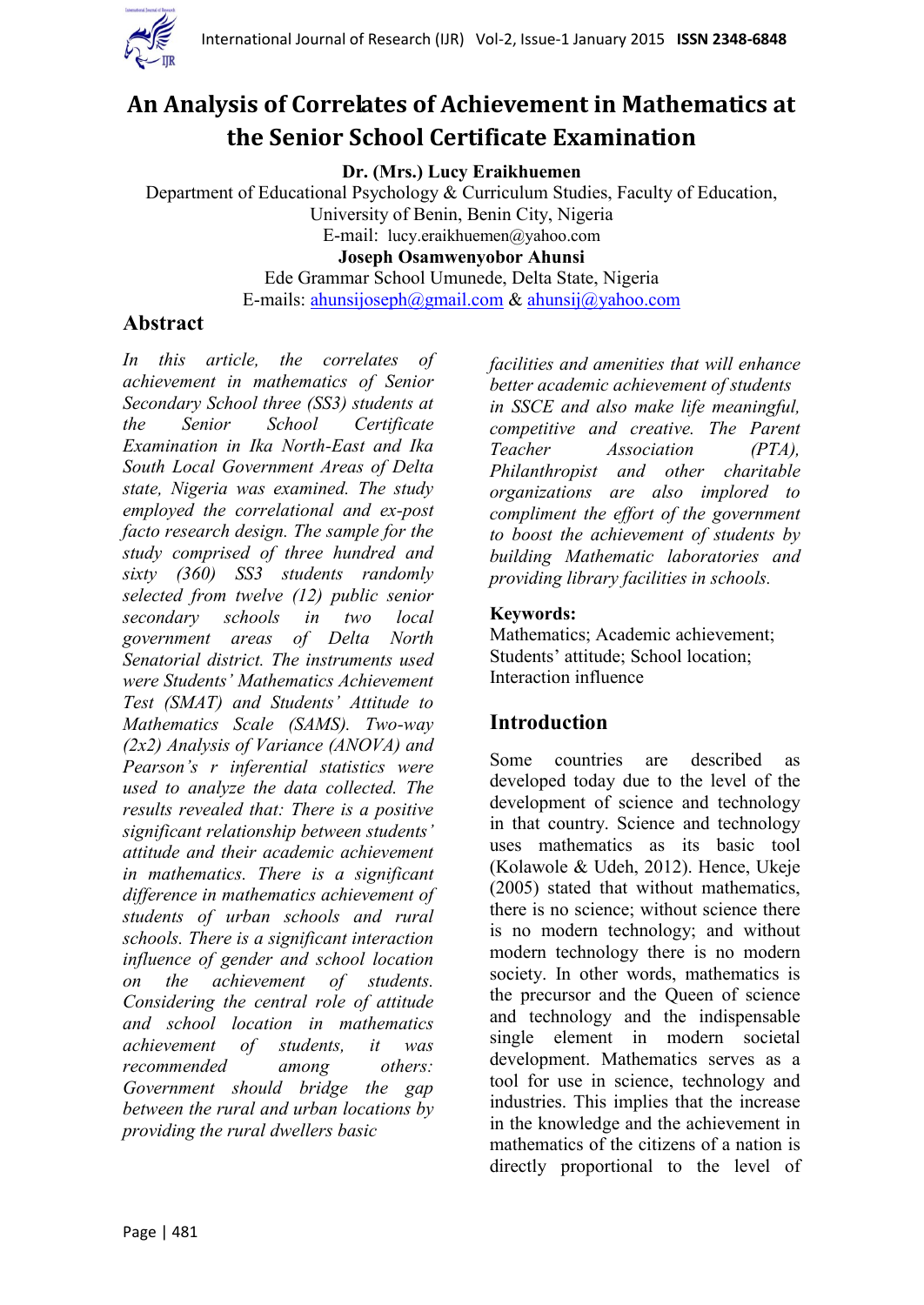

development of science, technology and industries in that nation.

The students' academic achievement in mathematics is not just a concern for a particular country, but has become a global concern over the years, that originated the Trends in International Mathematics and Science Study (TIMSS) assessment of 1995, 1999, 2003, and 2007. The annual reports of the Chief Examiners in mathematics indicate that students' achievement in senior secondary school certificate mathematics examinations remains very low. Uwadiae (2012) reported that 38.81% of the total candidates who sat for West African Senior School Certificate Examination (WASSCE) May/June 2012, obtained credits in five subjects and above, including English language and Mathematics. He further gave the breakdown for those who credited mathematics (Grades  $A_1 - C_6$ ) in the previous years as 25.99% in 2009, 23.83% in 2008, 46.75% in 2007, 41.12% in 2006, 38.20% in 2005, 33.97% in 2004, 36.91% in 2003, 34.06% in 2002, 36.55% in 2001 and 32.79% in 2000 (WAEC, 2003; WAEC, 2006; Odili, 2006; Dike, 2007; Asikhia, 2010;

Olaoye, 2011; Kolawole & Udeh, 2012). Several studies and researches have been done in many countries to find the factors that influence students' achievement in mathematics. Among these factors, students' attitude to mathematics is one important factor that has been consistently studied. Often, the studies on relationship between students' attitude and their academic achievement show a positive relationship (Mohamed & Waheed, 2011; Mohd, Mahmood & Ismail, 2011; Bramlett & Herron, 2009; Schenkel, 2009; van der Sandt, 2007; Tapia & Marsh, 2004; Ashcraft & Kirk, 2001). Hence, students' attitude to mathematics is a major factor that might influence students' achievement. Apart from the students' attitude to mathematics, the environment both in and outside the school in which the child grows has a great influence on academic achievement of the students. In fact, environment influence on educational attainment is another issue that begs for attention. Hence, Musa (2009) asserted that the richer the learning environment the great the opportunities exists to listen, talk, read and write. Generally, schools are either located in urban or rural areas. Research evidence revealed that students in urban areas achieve better than those in rural areas, their low achievement in mathematics has been attributed to lack of mathematics teachers. Majority of schools in urban areas are over staffed with professional teachers, whereas, this is not so with rural schools. Consequently, there are significant differences in mathematics achievement of urban and rural schools and students in urban schools had better academic achievement than their rural counterparts (Owoeye, 2011; Eraikhuemen, 2003). Eraikhuemen further stated that there was a significant interaction influence of gender and school location on the academic achievement of students. In contrast, Maliki, Ngban and Ibu (2009) found that the students of rural school performed better than students of urban schools in mathematics examination.

The award of marks by teachers and grade pattern are often been used to represent students' academic achievement standing, the reliability of such marks is questionable (Ajogbeje, 2011). Hence, the study of correlates of achievement in mathematics at the senior school certificate examination.

#### *Statement of the Problem*

Students' mathematics achievement is often associated with future economic power of a country (Baker & LeTendre, 2005; Wobmann, 2003; Bush, 2001). Thus, the desire to understand and identify factors that may have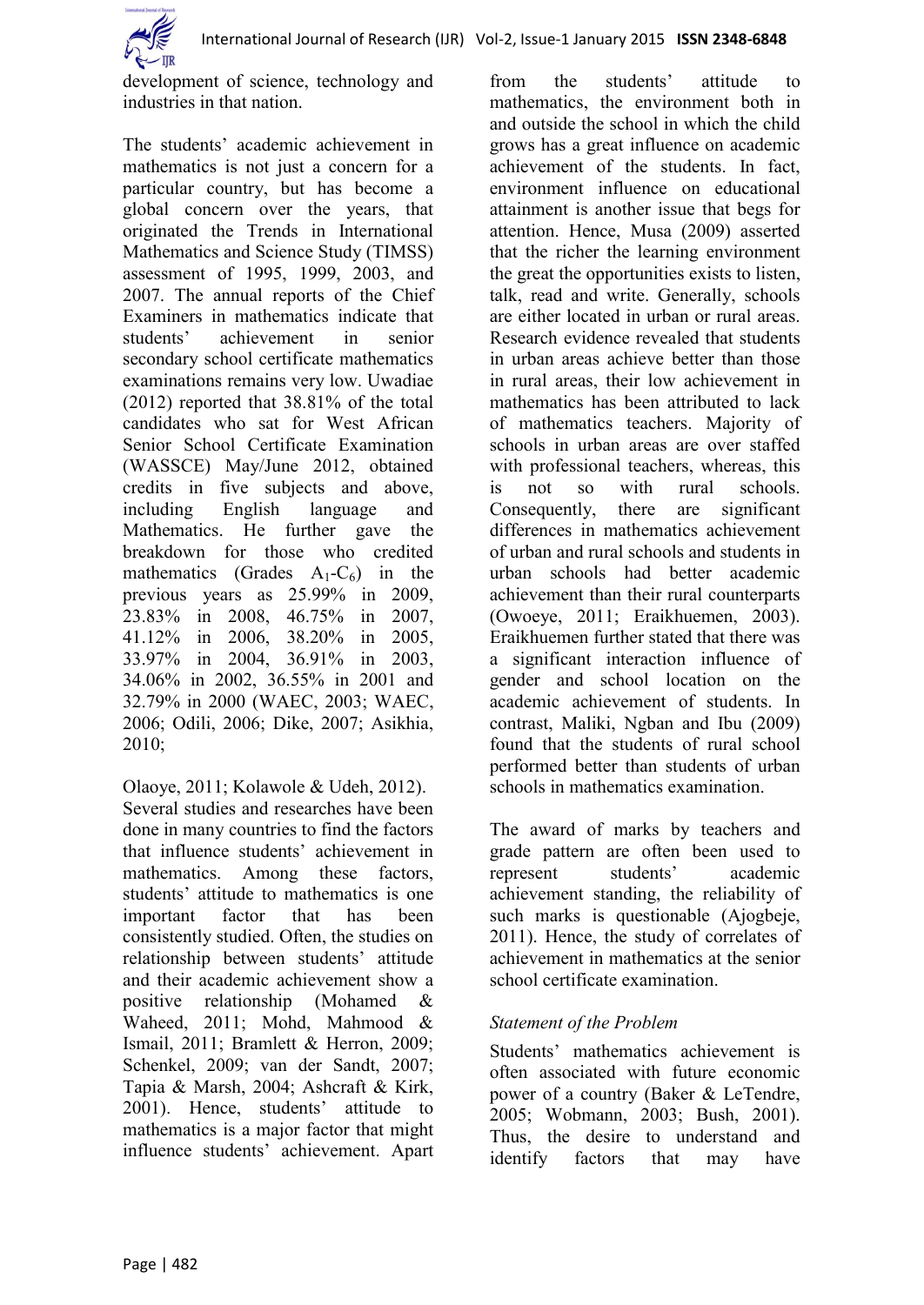

meaningful and consistent relationship with mathematic achievement has been commonly shared among national leaders and policy makers as well as educators around the world (Phan, 2008).

The place of mathematics in the technological development of any nation cannot be compromised. Hence, the Nigerian Government recognizes the significance of mathematics to the extent of making it a compulsory subject at the primary and secondary school levels (FRN, 2004). In spite of the objectives and importance attached to mathematics, the WAEC Annual Chief Examiners' Reports (2009, 2008, 2007, 2006, 2005, 2004, 2003, 2002, 2001, and 2000) indicated a low achievement of students in mathematics. In Nigeria, the topic of how to improve students' achievement in mathematics has been hotly debated for decades. Therefore, the researchers see the need to investigate the relationship between students' attitude and their academic achievement in mathematics, patterns of academic achievement of students of urban and rural schools with particular interest in the interaction influence of gender and school location on the achievement of students in mathematics at the Senior School Certificate Examination (SSCE) in Ika North-East and Ika South Local Government Areas of Delta State, Nigeria.

## *Purpose of the Study*

The purpose of this study was to investigate correlates of achievement in mathematics at the Senior School Certificate Examination (SSCE). Six urban schools and six rural schools that participated in the WAEC SSCE May/June 2010 were selected for this study. Specifically, the study was designed to find out the relationship between students' attitude and their academic achievement in mathematics, the difference in mathematics achievement of students of urban schools

and those of rural schools, and the interaction influence of gender and school location on the achievement of students in mathematics. Ultimately, this study aimed to produce state-specific research findings related to senior secondary school students' mathematics achievement that can be used directly by state leaders and policy makers as well as educators from these local government areas, especially rural areas, to support their educational decisions.

### *Research Questions*

The study aimed to address the following set of research questions:

- (1) Is there any relationship between<br>students' attitude and their students' attitude and their academic achievement in mathematics?
- (2) Is there any difference in mathematics achievement of students on the basis of their school location?
- (3) Is there any interaction of gender and school location on the academic achievement of students in mathematics?

## *Research Hypotheses*

Based on the questions raised, the following hypotheses were postulated:

- $Ho<sub>1</sub>:$  There is no significant relationship between students' attitude and their academic achievement in mathematics.
- Ho<sub>2</sub>: There is no significant difference in mathematics achievement of students of urban schools and those of rural schools.
- Ho<sub>3</sub>: There is no significant interaction influence of gender and school location on the academic achievement of students in mathematics.

#### **Method**

#### *Research Design*

This study employed the correlational and ex-post facto research design. Anderson (1998) described correlational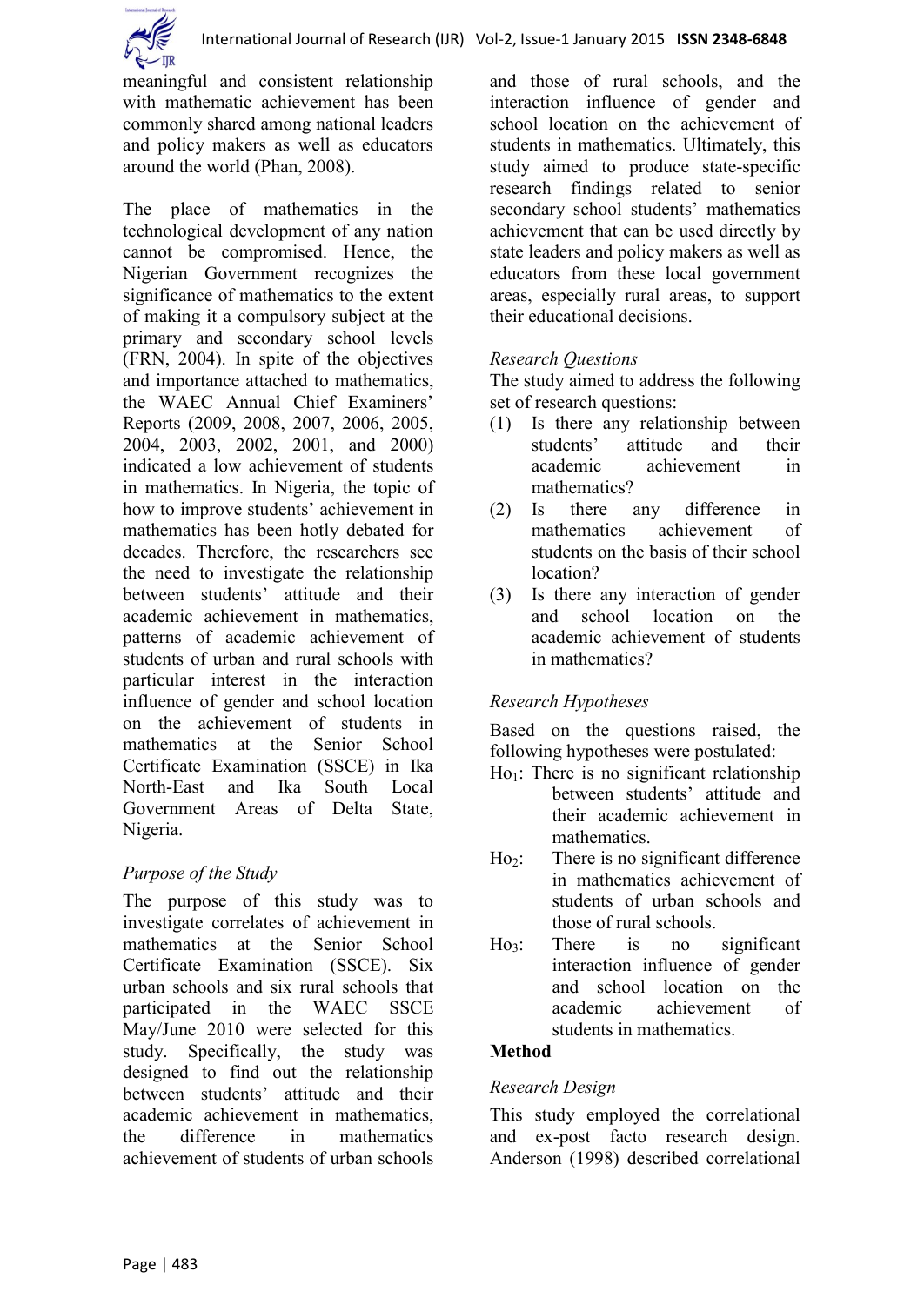

research as one way of describing in quantitative terms the degree to which variables are related. He argued that correlation studies investigate a number of variables believed to be related to an important variable such as academic achievement. Gay (1996) described an ex-post facto research as an after fact study which does not involve the manipulation of variables. Also, Akuezuilo and Agu (2003) stated that an ex-post-facto design is where a researcher carried out empirical enquiry but did not have direct control of the independent variables because their manifestations had already occurred.

### *Population and Sample for the Study*

The target population for the study was all public senior secondary school 3 students in Ika North-East and Ika South Local Government Areas of Delta State. In all, the sample study comprised of three hundred and sixty (360) SS3 students randomly selected from twelve (12) senior secondary schools (six in the urban schools and six in the rural schools). Thirty (30) students were selected from each school to make up the sample through stratified random sampling.

#### *Research Instruments*

The study used two main instruments to collect data from the subjects. They are:

- 1) Students' Mathematics Achievement Test (SMAT)
- 2) Students' Attitude to Mathematics Scale (SAMS)

SMAT: This was a 50-item test adapted from West African Examinations Council (WAEC) WASSCE/SSCE May/June 2010 Mathematics objective test consisting of a 50-item multiplechoice objective test.

SAMS: This consisted of structured statement with a modified Likert-type scale. It was a 20-item questionnaire divided into two parts. Part I comprised of some personal information while part II was a 20-item questionnaire.

The original Fennema-Sherman Attitude Scales (1976) were designed to measure the attitudes and beliefs of secondary students. They consist of a group of nine instruments: (1) Attitude toward Success in Mathematics Scale, (2) Mathematics as a Male Domain Scale, (3) Mother Scale, (4) Father Scale, (5) Teacher Scale, (6) Confidence in Learning Mathematics Scale, (7) Mathematics Anxiety Scale, (8) Effectance Motivation Scale in Mathematics, and (9) Mathematics Usefulness Scale.

The Attitudes toward Mathematics Inventory (AMI), created by Tapia and Marsh (2004) was based on the Fennema-Sherman instrument, with some items eliminated in order to focus on only six factors (Confidence, Anxiety, Value, Enjoyment, Motivation, and Parent/teacher expectations). An adaptation of Tapia and Marsh questionnaire was created for used in this study to be appropriate for secondary students who are in SS3. Questions relating to parent influence were eliminated and questions relating to confidence in teaching mathematics were included.

## *Validity and Reliability of Instruments*

The content validity of the SMAT was established by use of Table of specification after which three experts in the field of study in University of Benin were used to ascertain the face and content validity of SMAT and SAMS. The suggestions made by the experts were used to revise the instruments before collecting data. The pilot study involves four schools that are not part of the study sample. The results for SMAT and SAMS were established through Split-half and application of Pearson's Product-Moment correlation coefficient (Pearson's r) reliability which yielded correlation coefficients of 0.61 and 0.58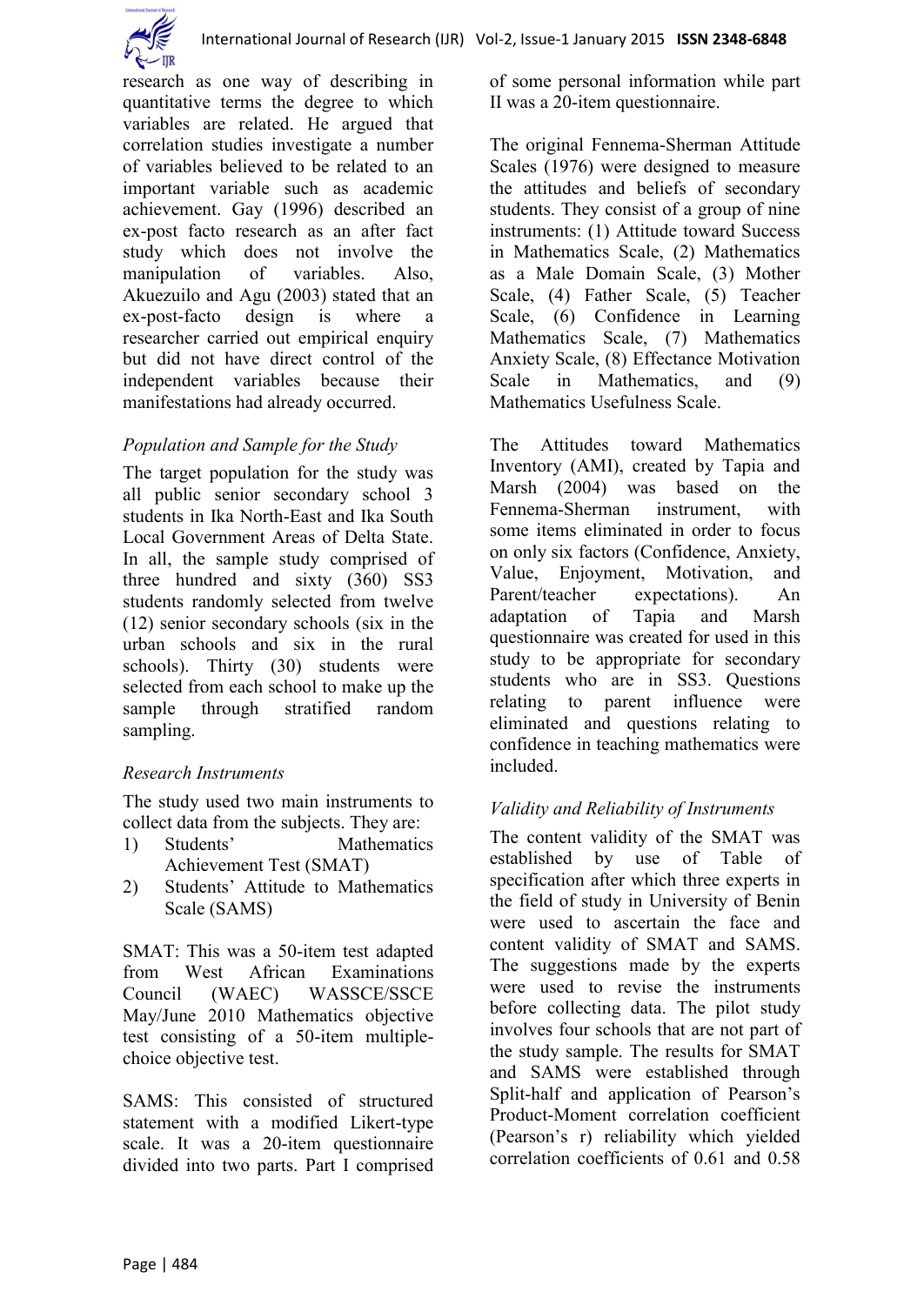

respectively, thereby establishing the instruments' internal consistency reliability.

# *Data Collection*

The researchers sought for a research permit and a research authorization letter (Letter of Introduction) from John Harris Library, University of Benin, Nigeria before embarking on data collection process as dictated by ethics. The instruments were administered through personal visits on appointment with Heads of Mathematics Departments in schools through the schools' principals. The SMAT was administered in the presence of the researchers after agreeing on the dates. While the questionnaires (SAMS) were administered a day after SMAT was done. The researchers took times to explain any issues arising from the questionnaires.

# *Method of Data Analysis*

The data collected were analyzed using descriptive statistics such as the mean and standard deviation as well as inferential statistics such as correlation analysis and two-way (2x2) Analysis of Variance (ANOVA) through the application of Statistical Package for Social Sciences (SPSS) version 17.0 at 0.05 alpha level of significance.

### **Results**

The results of the study are summarized in accordance to the hypotheses set for the study.

### *Hypothesis 1*

There is no significant relationship between students' attitude and their academic achievement in mathematics.

| <b>Table 1:</b> Pearson's r of students' attitude and their academic achievement in mathematics |  |  |  |  |
|-------------------------------------------------------------------------------------------------|--|--|--|--|
|-------------------------------------------------------------------------------------------------|--|--|--|--|

| Variables               | N   | Mean  | <b>SD</b> |       | Sig.<br>(p-value) |
|-------------------------|-----|-------|-----------|-------|-------------------|
| Students' attitude      | 360 | 53.84 | 10.02     | 0.163 | 0.002             |
| Mathematics achievement | 360 | 26.85 | 9.07      |       |                   |

*\*P<0.05 level of significance*

Table 1 showed that there is a positive relationship between students' attitude and their academic achievement in mathematics. Also, the relationship is statistically significant ( $r=0.163$ ,  $p<0.05$ ;  $p<\alpha$ ) which clearly indicates that the null hypothesis  $(Ho<sub>1</sub>)$  is rejected. Therefore, there is a positive significant relationship between students' attitude and their academic achievement in mathematics.

## *Hypothesis 2*

There is no significant difference in mathematics achievement of students of urban schools and those of rural schools.

**Table 2:** Mean and standard deviation of the students' achievement by gender and school location in mathematics

| Dependent<br>variable | Gender | School<br>location | Mean           | <b>SD</b>     | N        |
|-----------------------|--------|--------------------|----------------|---------------|----------|
|                       | Male   | Urban<br>Rural     | 31.24<br>24.36 | 10.42<br>8.42 | 90<br>90 |
|                       |        | Total              | 27.80          | 10.06         | 180      |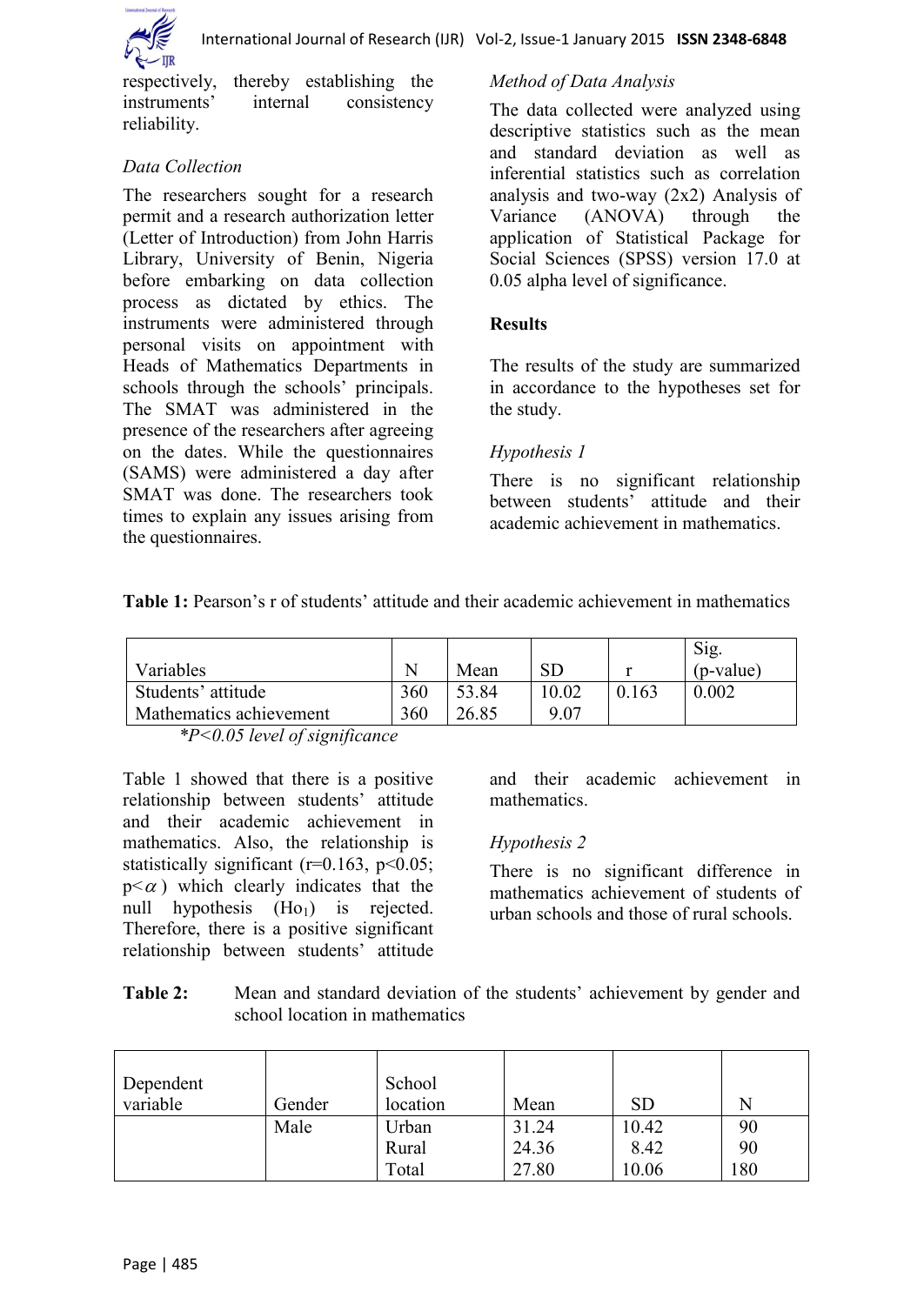

International Journal of Research (IJR) Vol-2, Issue-1 January 2015 **ISSN 2348-6848**

| Students'     | Female | Urban        | 26.36 | 7.82 | 90  |
|---------------|--------|--------------|-------|------|-----|
| Achievement   |        | Rural        | 25.44 | 7.96 | 90  |
| (Mathematics) |        | Total        | 25.90 | 7.88 | 180 |
|               | Total  | <b>Jrban</b> | 28.80 | 9.51 | 180 |
|               |        | Rural        | 24.90 | 8.19 | 180 |
|               |        | Total        | 26.85 | 9.07 | 360 |

**Table 3:** Analysis of Variance (ANOVA) showing difference in school location

|                     | Sum of     |     | Mean Square |          |             |
|---------------------|------------|-----|-------------|----------|-------------|
| Source of variation | Squares    |     | (MS)        |          | Sig.        |
|                     | (SS)       | DF  |             | F        | $(p-value)$ |
| Corrected Model     | 1368.900   |     | 1368.900    | 17.389   | 0.000       |
| Intercept           | 259532.100 |     | 259532.100  | 3296.757 | 0.000       |
| Main Effect:        |            |     |             |          |             |
| School location     | 1368.900   |     | 1368.900    | 17.389*  | $0.000*$    |
| Residual            | 28183.000  | 358 | 78.723      |          |             |
| Corrected Total     | 29551.900  | 359 |             |          |             |

*\*P<0.05 level of significance*

Table 2 revealed that the students of urban schools  $(X=28.80, SD=9.51)$ obtained higher mean score than those of rural schools  $(X=24.90, SD=8.19)$  in mathematics. ANOVA as shown in table 3, the computed value of F for school location was found to be 17.389 significant at p=0.000 level, which indicates that the difference is statistically significant [F(1,358)=17.389, P<0.05]. Therefore, the null hypothesis  $(Ho<sub>2</sub>)$  on School location is rejected in

favour of the alternative. The researchers then concluded that there is a significant difference in mathematics achievement of students of urban schools and those of rural schools.

## *Hypothesis 3*

There is no significant interaction influence of gender and school location on the achievement of students in mathematics.

| Table 4: | Summary of 2x2 ANOVA showing the main and interaction effects of         |
|----------|--------------------------------------------------------------------------|
|          | gender and school location on the achievement of students in mathematics |

|                     | Sum of     |     | Mean       |           |           |
|---------------------|------------|-----|------------|-----------|-----------|
| Source of           | Squares    |     | Square     |           | Sig.      |
| variation           | (SS)       | DF  | (MS)       | F         | (p-value) |
| Corrected Model     | 2497.811   | 3   | 832.604    | 10.956    | 0.000     |
| Intercept           | 259532.100 |     | 259532.100 | 3415.137  | 0.000     |
| Main Effects:       |            |     |            |           |           |
| Gender              | 324.900    |     | 324.900    | 4.275     | 0.039     |
| School location     | 1368.900   |     | 1368.900   | 18.013    | 0.000     |
| Interaction Effect: |            |     |            |           |           |
| Gender*School loc.  | 804.011    |     | 804.011    | $10.580*$ | $0.001*$  |
| Residual            | 27054.089  | 356 | 75 995     |           |           |
| Corrected Total     | 29551.900  | 359 |            |           |           |

*\*P<0.05 level of significance*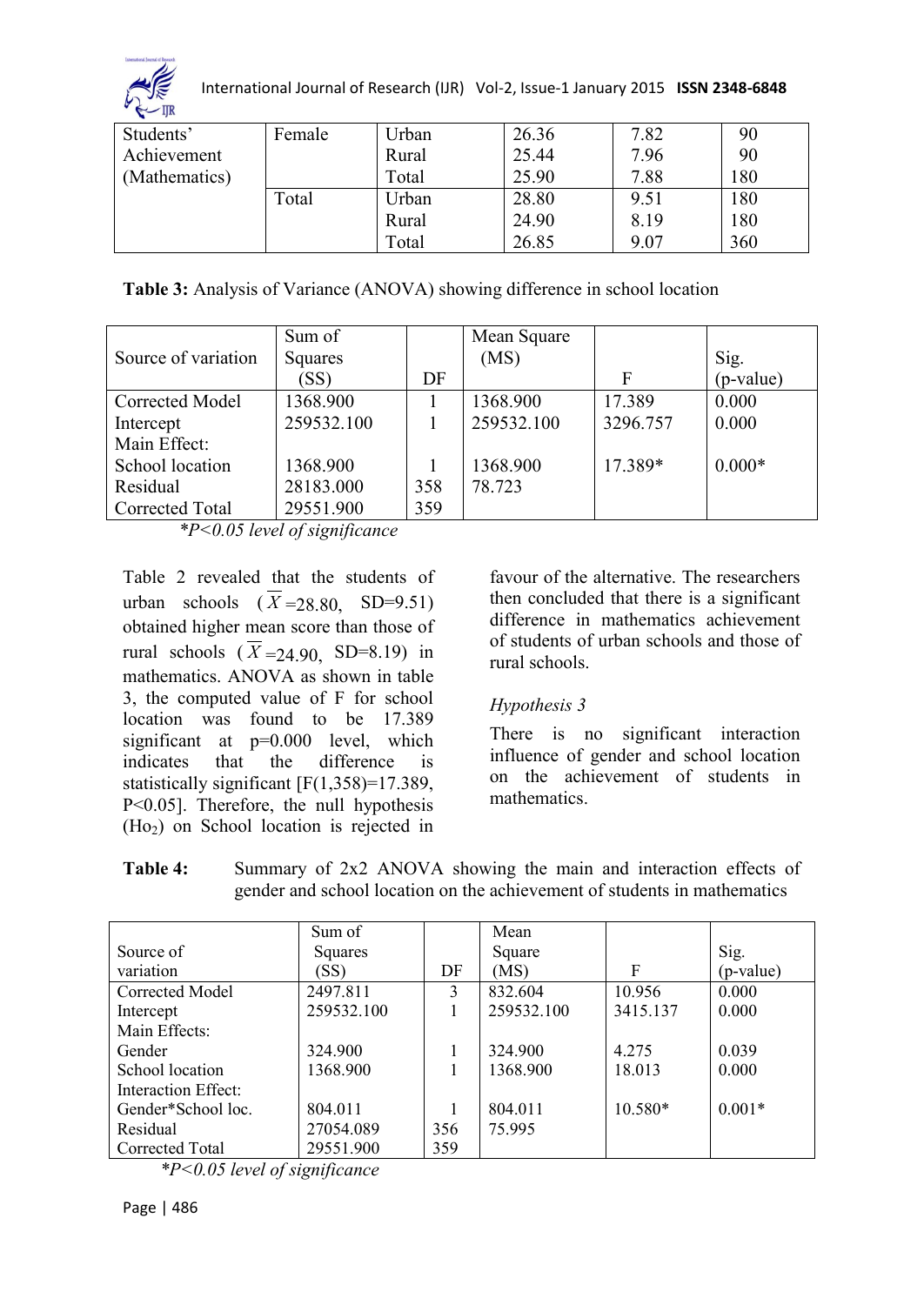

The result in table 4 show the interaction influence of gender and school location on the achievement of students in mathematics is statistically significant, since the computed value of F for the interaction effect of gender and school location (Gender\*School location) was found to be  $10.580$  significant at  $p=0.001$ level  $[F(1,356)=10,580, P\leq 0.05]$ . Therefore, the null hypothesis  $(Ho<sub>3</sub>)$  on the interaction influence of gender and school location is rejected and the alternative upheld. The researchers concluded that there is a significant interaction influence of gender and school location on the achievement of students in mathematics.

In order to determine the nature of the interaction between the two independent variables (gender and school location), the cell means shown in table 2 is graphed below.



*Fig.1: Interaction Influence of Gender and School location on the achievement of students in mathematics*

Figure 1 reveals that the interaction is ordinal in nature (since there is no intersection). In other words, the lines are not parallel then there is the possibility of an intersection taking place. This means that the students of urban schools achieve

better than those of rural schools irrespective of gender.

### *Summary of Findings*

Based on the above analysis and presentation of results, these are the major findings of this study:

- 1) There is a positive significant relationship between students' attitude and their academic achievement in mathematics.
- 2) There is a significant difference in mathematics achievement of students of urban schools and those of rural schools.
- 3) There is a significant interaction influence of gender and school location on the academic achievement of students in mathematics

#### **Discussion**

The main focus of this study was to determine the correlates of achievement of Senior Secondary three (SS3) students in mathematics at the Senior School Certificate Examination. The findings of the study showed that, a positive significant relationship exists between students' attitude and academic achievement in mathematics. This implies that students' attitude positively correlates to academic achievement in mathematics. This result confirmed the earlier findings of Mohamed and Waheed (2011), Mohd, Mahmood and Ismail (2011), Bramlett and Herron (2009), Schenkel (2009), van der Sandt (2007), Tapia and Marsh (2004), and Ashcraft & Kirk (2001). The analysis further pointed out the strength of the relationship between the students' attitude and their academic achievement in mathematics, which is stronger in students' attitude to mathematics than their achievement in mathematics.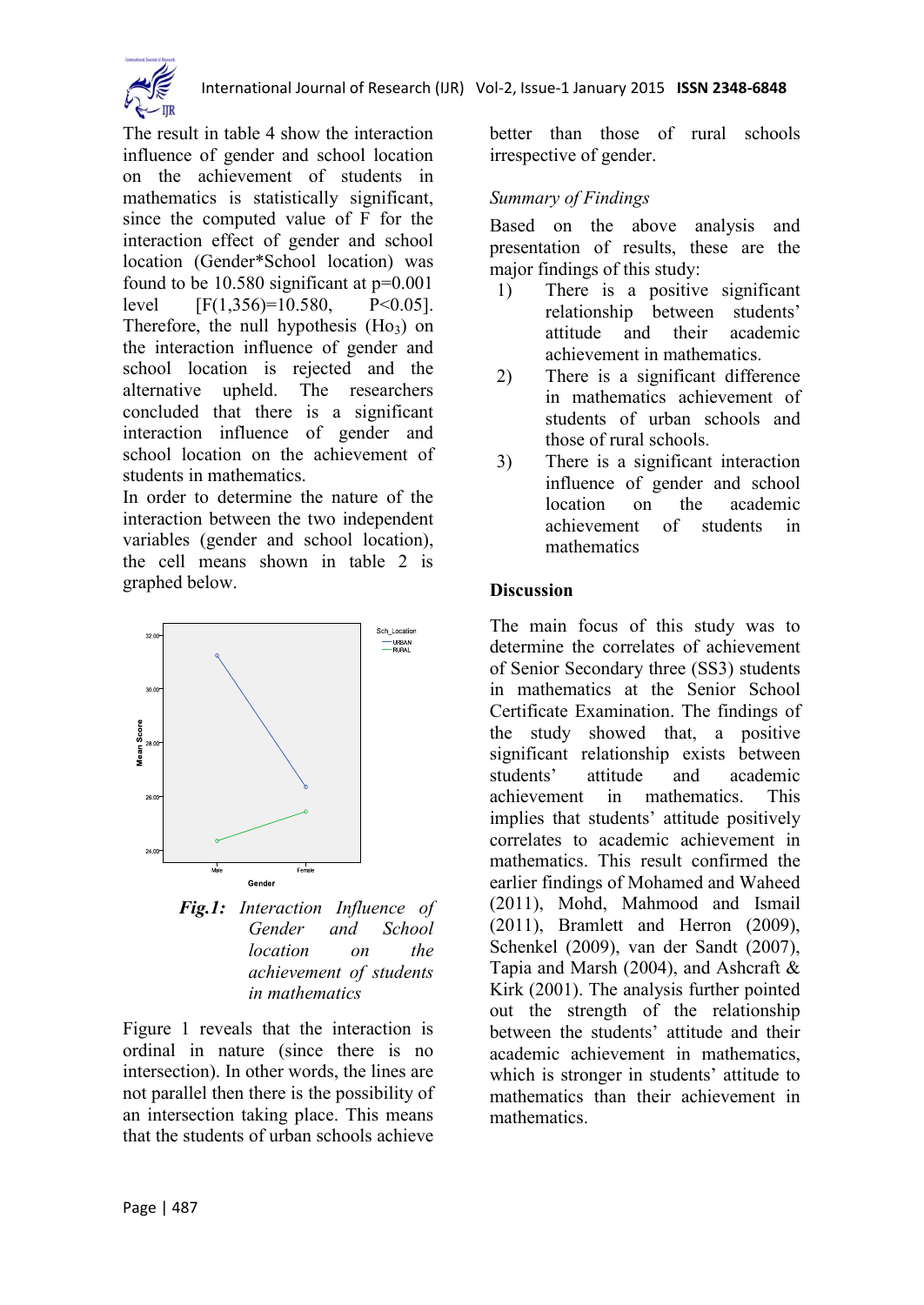



The findings revealed that there is a significant difference in mathematics achievement of students of urban schools and those of rural schools. Also, the students of urban schools achieve higher than their rural peers. This finding is consistent with the findings made by previous researchers (Owoeye, 2011; Eraikhuemen, 2003). The findings were however at variance with the finding of Maliki, Ngban and Ibu (2009) who found that students from rural schools against all odds performed higher than those from urban schools. This suggests the need for further research in this area of study.

Further finding of the study showed that there is a significant interaction influence of gender and school location on the achievement of students in mathematics. This finding is in consonance with the finding of Eraikhuemen (2003) in a research conducted in Edo state.

### **Conclusions**

Based on the findings of this study, the researchers reached the following conclusions:

- $\triangleright$  The achievement of students in mathematics is dependent on attitude. When attitude was considered, a positive significant relationship between students' attitude and academic achievement in mathematics was detected. However, it is interesting to know that despite the lower achievement of Ika North-East and Ika South students in mathematics, there still exists a positive significant relationship between their attitude to mathematics and achievement in mathematics.
- $\triangleright$  The achievement of students in mathematics is dependent on school location. Generally, students of urban schools achieve better than those of rural schools in mathematics at the Senior School

Certificate Examination. This indicates that a significant difference was detected in students' mathematics achievement.

 $\triangleright$  When the interaction influence of gender and school location on the academic achievement of students was considered, a significant influence was detected. This implies that there is a significant influence of gender and school location on the academic achievement of students in mathematics.

### **Recommendations**

The researchers made the following recommendations after careful observation of the outcome of this study:

- $\triangleright$  Considering the central role of attitude in mathematics achievement, parents should endeavour to encourage and sustain positive attitude to mathematics in their children by creating conducive home environment for learning and providing the necessary mathematics learning materials for them.
- $\triangleright$  There is the need for mathematics teachers to make every class interesting by stimulating the students' attitude that will enhance better achievement in mathematics.
- $\triangleright$  There is the need for government to bridge the gap between the rural and urban locations by providing the rural dwellers basic facilities and amenities that will enhance better academic achievement of students in SSCE and also to make life meaningful, competitive and creative.
- > The Parent Teacher Association (PTA), Philanthropist and other charitable organizations are also implored to compliment the effort of the government to boost the achievement of students in SSCE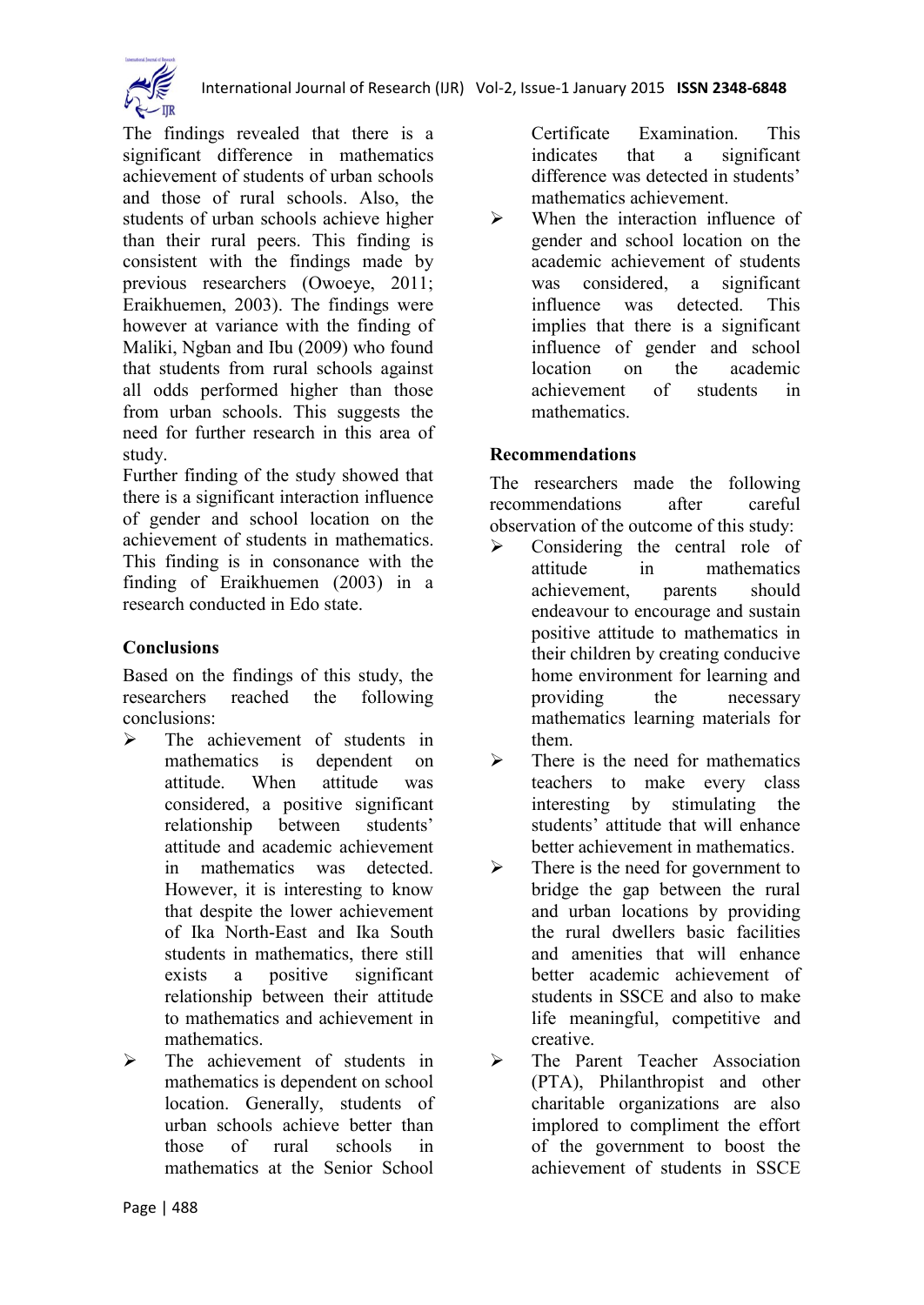

by building Mathematic laboratories and providing library facilities in schools.

 $\triangleright$  Finally, adequate incentives should be provided by government to rural school teachers to encourage them to remain in duty stations and put in their best.

# **References**

- *[1.]* Ajogbeje, O.J. (2011). Relative Contribution of Cognitive entry Qualification and Semester Grades on Mathematics Achievement of Environmental Studies students. *Journal of Education and Policy Review, 3, 45-49.*
- [2.]Akuezuilo, E.O., & Agu, N.N. (2003). Research and Statistics in Education and Social Sciences: Methods and Applications. Awka: Nuel Centi Publishers and Academic Press Ltd.
- [3.] Anderson, G. (1998). Fundamentals of educational research. London: Falmer Press Taylor and Francis Inc.
- *[4.]* Ashcraft, M.H., & Kirk, E.P. (2001). The relationships among working memory, math anxiety, and performance. *Journal of Experimental Psychology, 120(2), 224-237.*
- *[5.]* Asikhia, O.A. (2010). Students and Teachers' Perception of the Causes of Poor Academic Performance in Ogun State Secondary Schools [Nigeria]: Implications for Counseling for National Development. *European Journal of Social Sciences, 13(2), 229- 242.*
- [6.]Baker, D.P., & LeTendre, G.K. (2005). National differences, global similarities-world culture

and the future of schooling. Stanford, CA: Stanford University Press.

- *[7.]* Bramlett, D.C., & Herron, S. (2009). A study of African-American College students' attitude towards mathematics. *Journal of Mathematical Sciences & Mathematics Education, 4(2), 43-51.*
- [8.]Bush, G.W. (2001). President honors nation's leading math and science teachers. Retrieved August 18, 2012 from [http://www.whitehouse.gov/news](http://www.whitehouse.gov/news/releases/2001/03/20010305-12.html) [/releases/2001/03/20010305-](http://www.whitehouse.gov/news/releases/2001/03/20010305-12.html) [12.html](http://www.whitehouse.gov/news/releases/2001/03/20010305-12.html)
- [9.]Dike, G. (2007). Guilty Verdict. Daily Sun. Retrieved from http://www.sunnewsonline .com/webpages/features/living/20 07/june/09
- *[10.]* Eraikhuemen, L. (2003). The influence of gender and school location on students' academic achievement in senior secondary school mathematics. In O.J. Ehindero, & F.O. Fasanmi (Eds.), *Journal of the Institute of Education, 7, 99-112.*
- [11.] Federal Republic of Nigeria (FRN)(2004).National Policy on Education. Lagos: NERDC Press.
- *[12.]* Fennema, E., & Sherman, J.A. (1976). Fennema-Sherman mathematics attitudes Scales: Instruments designed to measure attitudes towards the learning of mathematics by females and males. *Journal for Research in Mathematics Education, 7, 324- 326.*
- [13.] Gay, L.R. (1996). Educational Research: Competencies for analysis and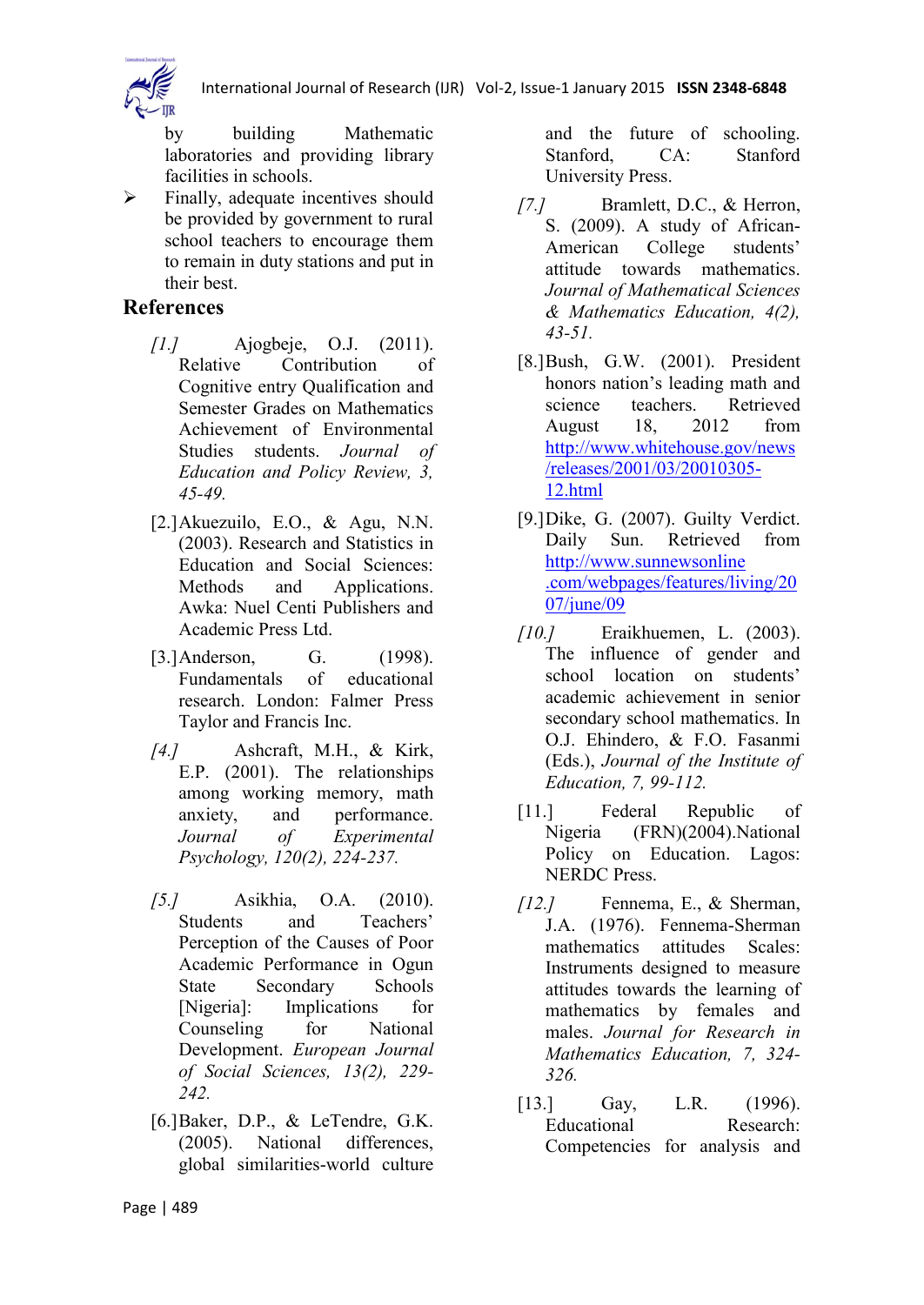

application. New Jersey: Prentice-Hall Inc.

- *[14.]* Kolawole, E.B., & Udeh, D.O. (2012). Correlation analysis between body height and academic performance of Ekiti State primary school pupils in mathematics scholastic aptitude test. *Universal Journal of Education and General Studies, 1(4), 084-087.*
- *[15.]* Maliki, A.E., Ngban, A.N., & Ibu, J.E. (2009). Analysis of Students' Performance in Junior Secondary School Mathematics Examination in Bayelsa State of Nigeria. *Stud Home Comm Sci, 3(2), 131-134.*
- *[16.]* Mohamed, L., & Waheed, H. (2011). Secondary Students' Attitude towards Mathematics in a selected School of Maldives. *International Journal of Humanities and Social Sciences, 1(15), 277-281.*
- *[17.]* Mohd, N., Mahmood, T.F.P.T., & Ismail, M.N. (2011). Factors that influence students in mathematics achievement. *International Journal of Academic Research, 3(3), 49-54.*
- *[18.]* Musa, R.J. (2009). Method and school location as factors for Language Arts achievement in early childhood education in Edo state, Nigeria. In O.G. Oshodin, & A.U. Osunde (Eds.), *African Journal of Studies in Education, 4 & 5, 192-209.*
- [19.] Odili, G.A. (2006). Mathematics in Nigeria secondary schools: A teaching perspective. Lagos: Rex Charles & Patrick Limited.
- [20.] Olaoye, A.A. (2011). Assessing Students' cognition in

Mathematics via language reading-skills and Mnemonics. *British Journal of Arts and Social Sciences, 2(2), 157-168.*

- *[21.]* Owoeye, J.S. (2011). School Location and Academic Achievement of Secondary School in Ekiti State, Nigeria. *Asian Social Science, 7(5), 170- 175.*
- [22.] Phan, Ha T. (2008). Correlates of mathematics achievement on developed and developing countries: An HLM analysis of TIMSS 2003 eighthgrade mathematics scores. Graduate School Theses and Dissertations. Paper 452. Retrieved August 18, 2012 from [http://scholarcommons.usf.edu/et](http://scholarcommons.usf.edu/etd/452) [d/452](http://scholarcommons.usf.edu/etd/452)
- [23.] Schenkel, B. (2009). The impact of an attitude toward mathematics on mathematics performance. Marietta College.
- *[24.]* Tapia, M., & Marsh, G.E. (2004). An instrument to measure mathematics attitudes. *Academic Exchange Quarterly, 8(2), 16-21.*
- [25.] Ukeje, B.O. (2005). Production and retention of mathematical sciences teachers for Nigeria educational system (II). In S.O. Ale, & L.O. Adetula (Eds.), Reflective and intellective position papers on mathematics education issues (pp. 80-93). Abuja: Marvelous Mike Ventures Ltd.
- [26.] Uwadiae, I.O. (2012). WAEC releases May/June results. Retrieved August 16, 2012 from [http://www.channelstv.com](http://www.channelstv.com/)
- [27.] Van der Sandt, S. (2007). Research framework on mathematics teacher behavior: Koehler and Grouws' framework